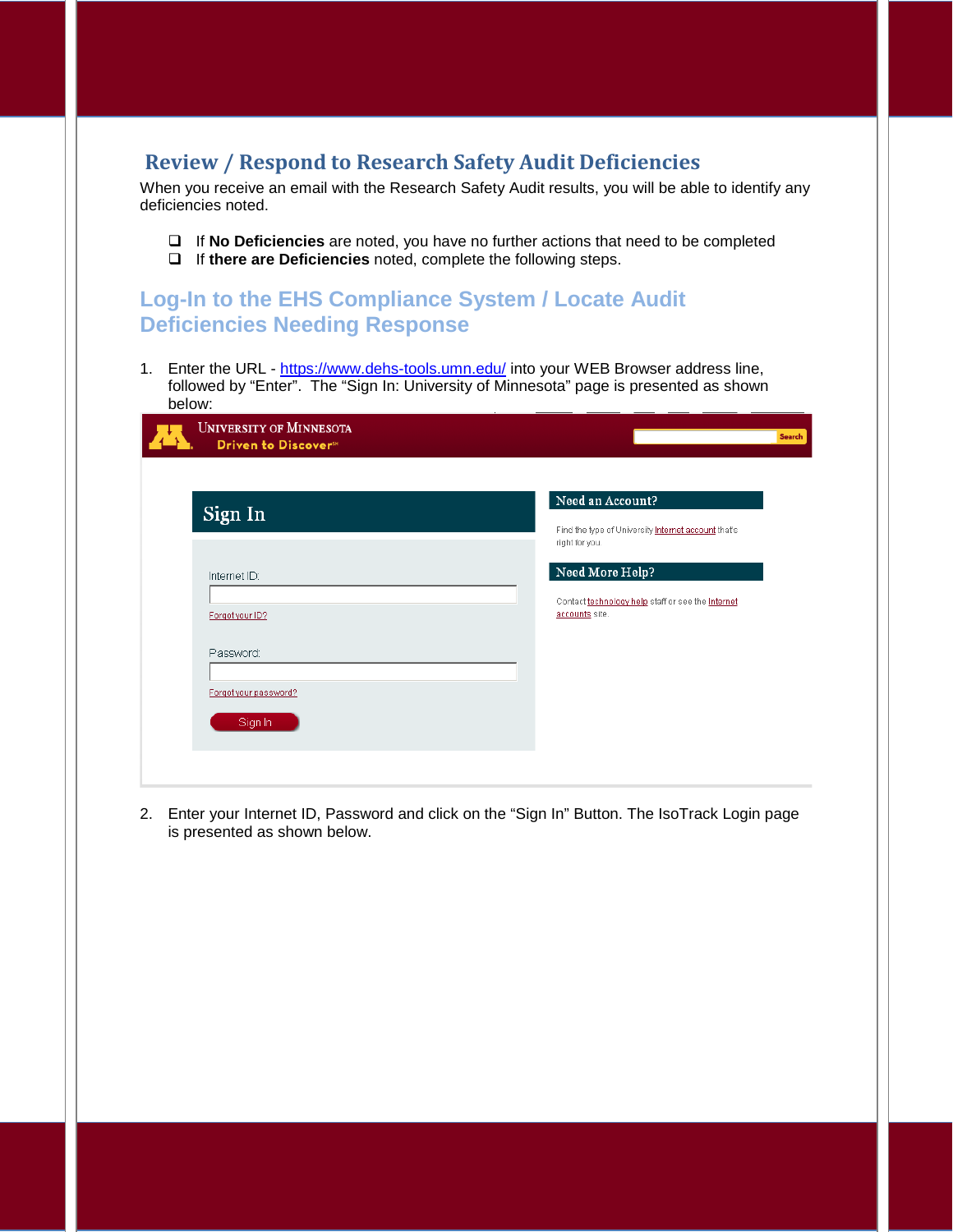| <b>UNIVERSITY OF MINNESOTA</b><br><b>ISOTRACK</b><br>Powered by RadioLogistix™                                                                                                                                                        |      |
|---------------------------------------------------------------------------------------------------------------------------------------------------------------------------------------------------------------------------------------|------|
| Login<br><b>Nelcome to IsoTrack-</b><br>The System will be offline:<br>Daily:<br>2:15 AM - 2:30 AM Backup<br>Weekly:<br>Other:<br>RadioLogistix: Version 2.51.0 (2014 Sep 24 19:00)<br>EHSSuite:<br>Version 4.40.9 (2014 Sep 24 9:00) |      |
| Log in to IsoTrack using Shibboleth<br>Get Adobe'<br>Reader<br>Some of the reports generated by RadioLogistix require Adobe Acrobat Reader                                                                                            |      |
| @ 2008-2014 . SIVCO Inc. - All Rights Reserved                                                                                                                                                                                        | Main |

3. Click on the "Log in to IsoTrack using Shibboleth" link. The IsoTrack Welcome page is presented as shown below.

| RadioLogistix Inspection<br>CHEMATIX<br>Permit<br>Home | Monitoring<br>Waste<br><b>Resources</b><br>Help<br>Inventory                                                                                                                                                                                                                                                                                                                                | Logout                                                  |
|--------------------------------------------------------|---------------------------------------------------------------------------------------------------------------------------------------------------------------------------------------------------------------------------------------------------------------------------------------------------------------------------------------------------------------------------------------------|---------------------------------------------------------|
| <b>Welcome to IsoTrack</b>                             |                                                                                                                                                                                                                                                                                                                                                                                             | User Name: vicke038<br>+ Display Help and User Guidance |
| Tab / Link                                             | <b>Functionality Provided</b>                                                                                                                                                                                                                                                                                                                                                               |                                                         |
| Permit Management<br>Inventory Management              | - Request a New Permit<br>- Amend an Existing Permit<br>- Add or Remove Personnel from your Permit<br>- Review and Respond to Permit Violations<br>- Periodic Reporting<br>- Review the Permit Current Inventory<br>- Update the Permits Current Inventory (3 methods provided)<br>- Send and Receive Inventory Transfers<br>- Prepare and Submit Requests to Purchase Radioactive Material |                                                         |
| Monitoring and Compliance<br>Waste Management          | - Complete Laboratory Surveys<br>- Maintain Laboratory / Permit Monitoring Equipment<br>- Review Bioassay Results<br>- Report Laboratory Incidents<br>- Create Waste Containers<br>- Create Waste Pick-Up Worksheets<br>- Review and Modify Waste Container Information<br>- Review and Modify Waste Pick-Up Worksheets<br>- Review Submitted Waste Pick-Up Worksheets                      |                                                         |
|                                                        | - Complete Liquid Radioactivity Analysis<br>- Edit Personal Information<br>- Identify (Add and Remove) Your Delegated Assistants<br>- Review Locations in Which you are Allowed to Work<br>- Provide Annual Refresher Training<br>- Accept Annual Refresher Training Provided to you                                                                                                        |                                                         |
| Help                                                   | - Basic Navigation Information<br>- Page Help (Dependant on the Current Page when Help is Selected)<br>- Frequently Asked Questions<br>- Application Documentation                                                                                                                                                                                                                          |                                                         |
| Inspections                                            | - Select and Complete and Internal Inspection<br>- Review Inspections Completed<br>- Review Audit Results                                                                                                                                                                                                                                                                                   |                                                         |

4. Click on the "Inspection" Menu Tab item. The Welcome to Inspection page is presented as shown below, with a count of any Inspection Deficiencies associated to you laboratory noted. For example, in the illustration below you will see the information presented as:

"5 Inspection Deficiencies are waiting to be reviewed"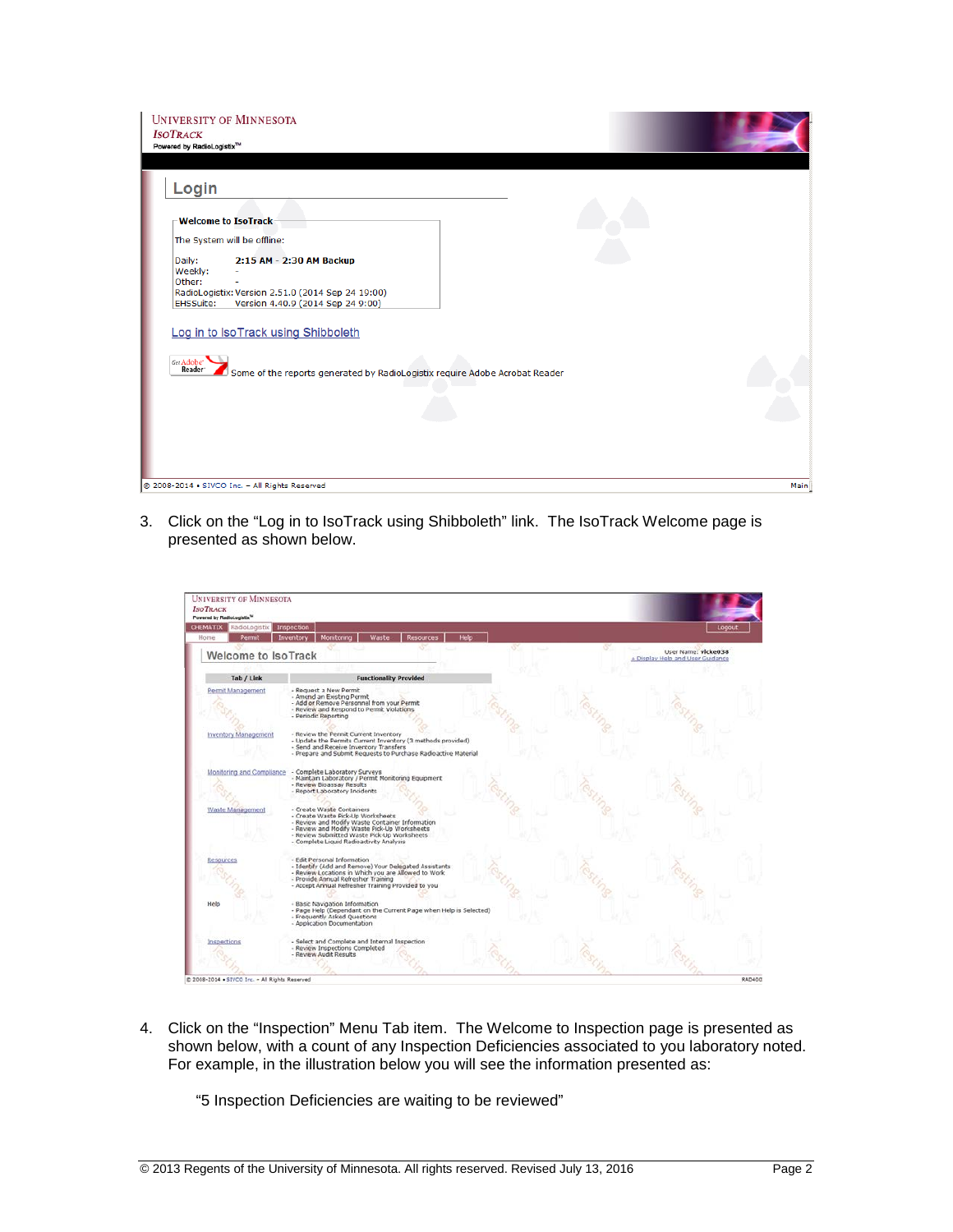

5. Click on the line indicating the inspections to be reviewed. A list of all deficiencies noted for your laboratories is presented as shown below.

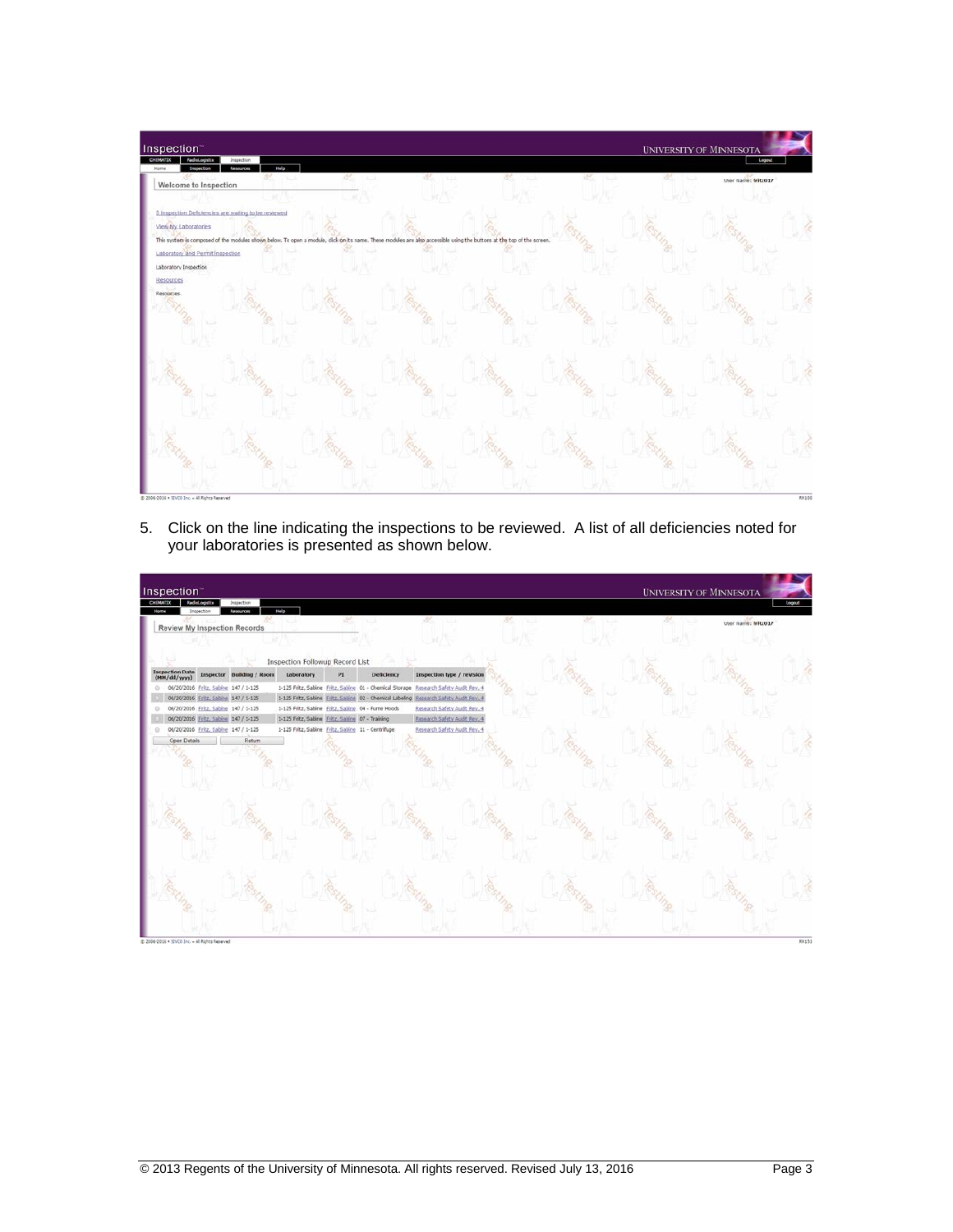## **Responding to Inspection Related Deficiencies**

For each deficiency noted on an inspection, the Principle Investigator or designate will be responsible to resolve the deficiency. Beginning from the Inspection Follow-up Record List shown below, complete the following steps.



- 1. Select the Line Item record that you will review / resolve
- 2. Click on the "Open Details" Button to display a description of the deficiency. The Follow-Up Inspection Details page is presented as shown below.

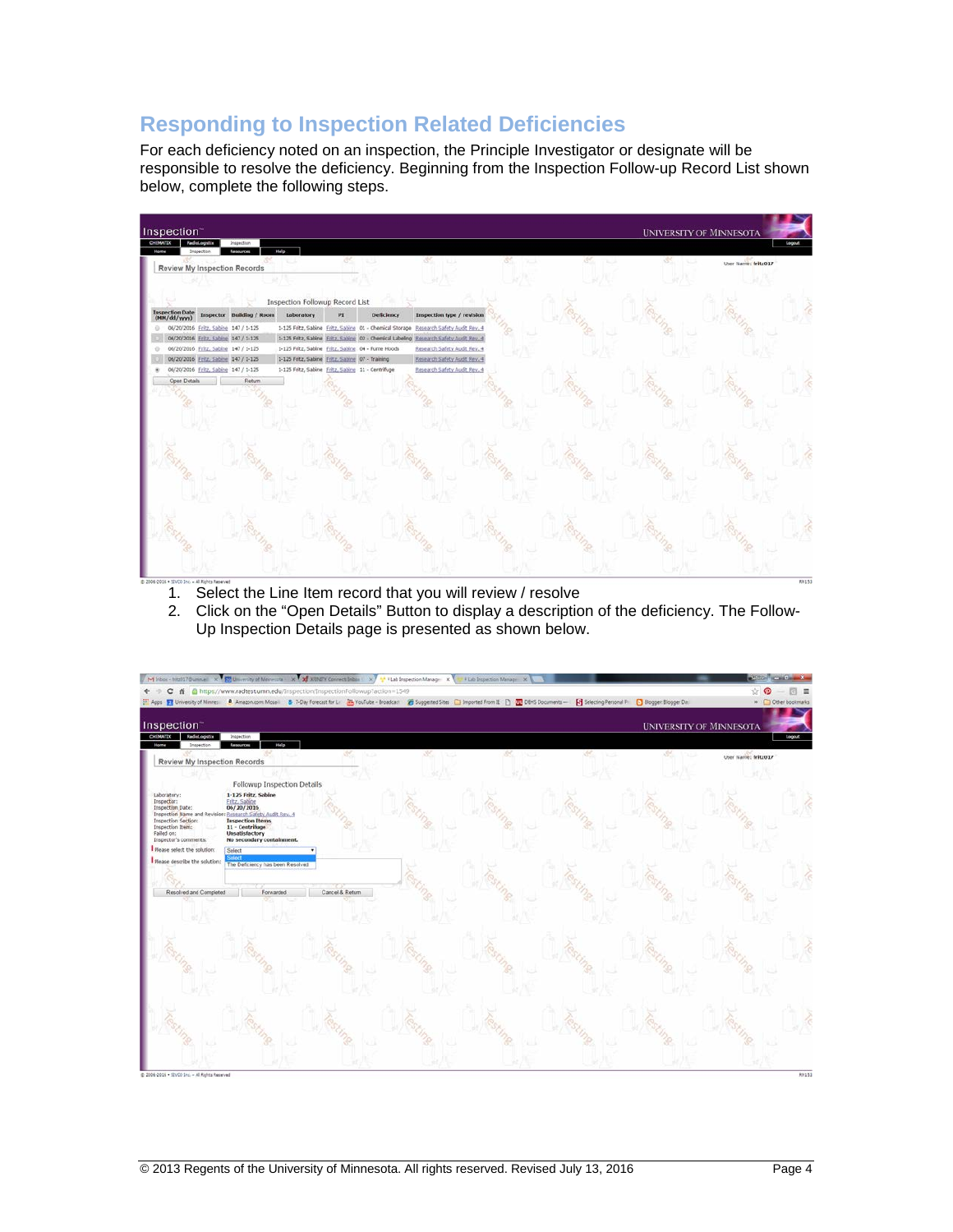The screen allows the Principle Investigator to resolve the deficiency as follows:

- 3. Click on the "**Cancel & Return**" Button to cancel this review and leave the deficiency open,
- 4. Click on the Pull Down list of resolution (solutions) and pick "The Deficiency has been resolved"
- 5. Enter a description of the action taken to resolve this deficiency
- 6. Click on the "**Resolved and Completed**" Button to finish the resolution process. Once completed, this deficiency is removed from your list of inspection record for review.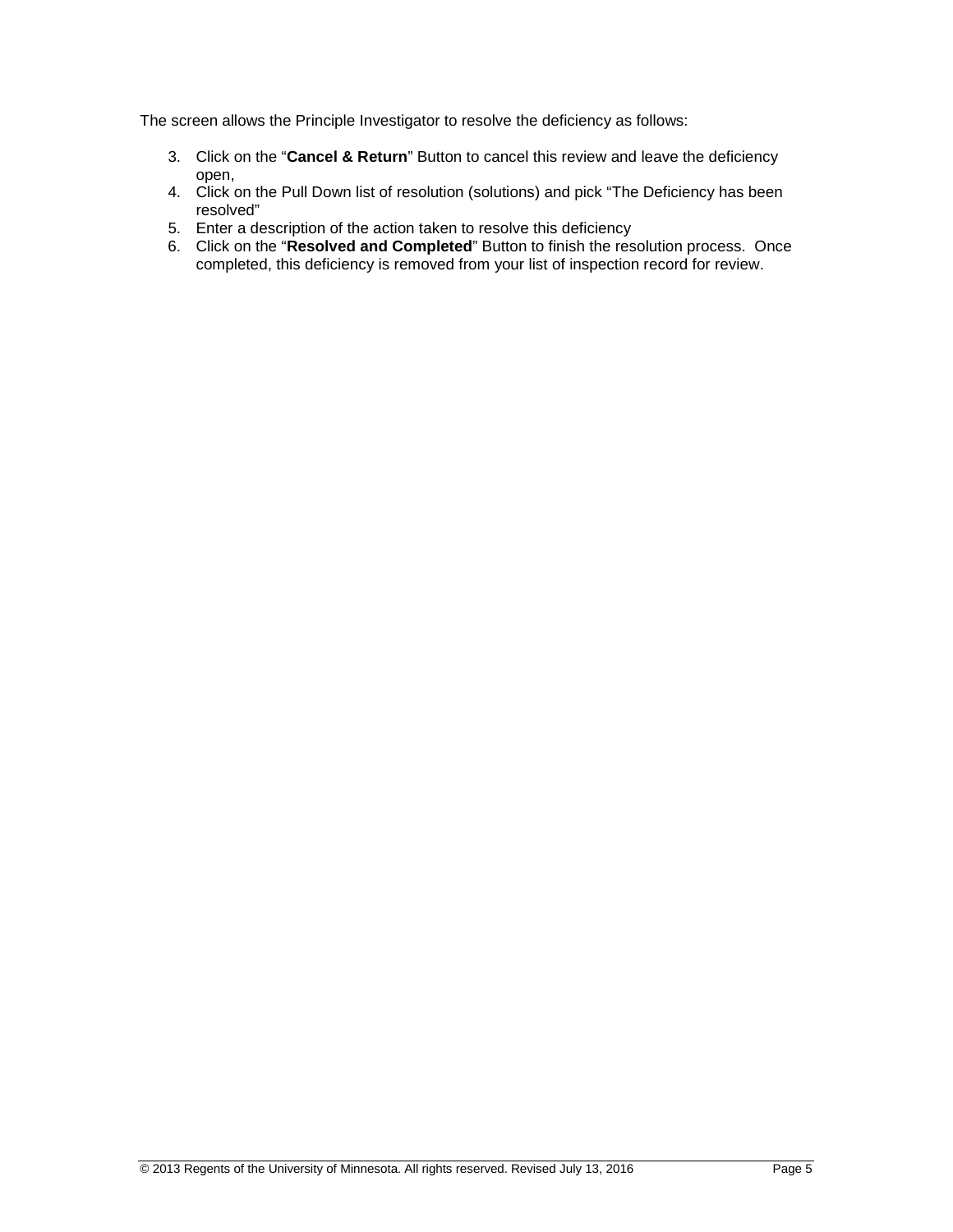## View Past Inspections

From the Inspection tap



Click on "View My Laboratories"



This will open a list of all laboratories assigned to PI. Choose the one you want to see details for.